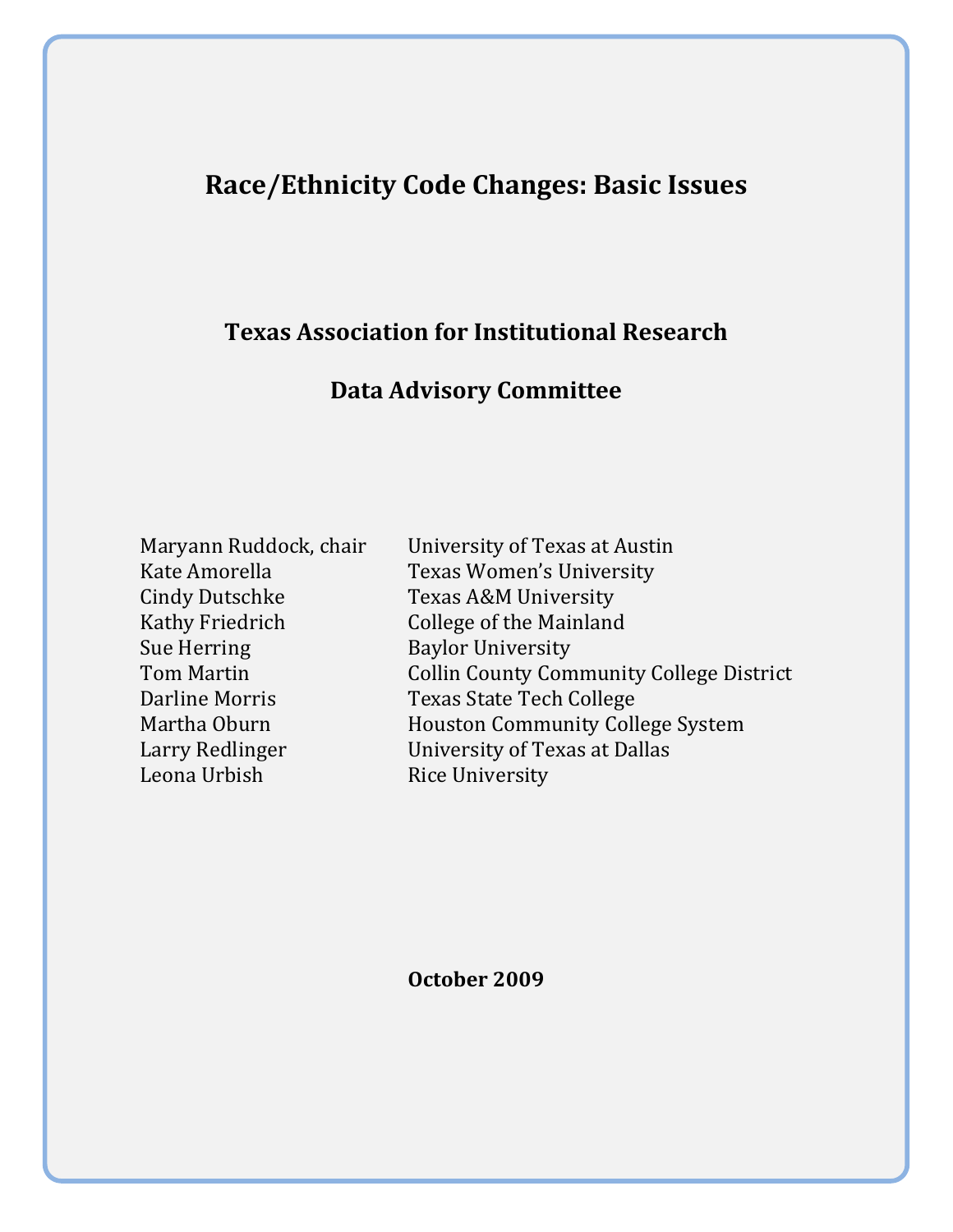## **Race/Ethnicity Code Changes: Basic Issues**

All educational institutions (elementary and secondary schools, two‐ and four‐year colleges and universities) that report data to the federal government are in the process of changing how they report race/ethnicity data for students and employees. The federal government first defined racial/ethnic categories in 1977. They have remained unchanged until changes to race/ethnic code categories were mandated by the U.S. Office of Management and Budget in 1997, and first appeared in the 2000 Census collection. A transition period was given in order for agencies to review the results of the census collection. These reporting standards (categories) were finalized by the Department of Education (for students) and the Department of Labor (for employees). The October 19, 2007 Federal Register published "Final Guidance on Maintaining, Collecting, and Reporting Racial and Ethnic Data to the U.S. Department of Education". The new categories are required for reporting fall 2010 data.

#### **Why Making ChangesIs Important**

Every institution of higher education is required to report to the federal government through the National Center for Education Statistics' Integrated Postsecondary Education Data System (IPEDS) for students, or to the Department of Labor for employees using the new race/ethnicity code categories. If an institution does not submit data through IPEDS, they will not be eligible to receive federal student financial aid, or grant money from the federal government.

In addition, we look different today than we did 20 years ago. As we near the end of the first decade of the twenty‐first century, more people are identifying themselves as belonging to more than one race or ethnicity. The opportunity for individuals to self-identify in multiple categories permits an individual to recognize all of their identities. People no longer have to choose one of five categories when more than one is who they are.

#### **Ethnicity versus Race**

In 1978 the federal government used five codes. They were Black (non-Hispanic), American Indian/Alaska Native, Asian/Pacific Islander, Hispanic, and White (non‐ Hispanic). In doing so, they combined race with ethnicity. Ethnicity is the classification of a population that shares common characteristics, such as religion, traditions, culture, language and tribal or national origin.Hispanic is an ethnicity. Race is the division of a population distinguished by physical characteristics transmitted by genes. The race categories were Black (non‐Hispanic), American Indian/Alaska Native, Asian/Pacific Islander, and White (non‐Hispanic). The new categories separate the ethnicity question from the race question.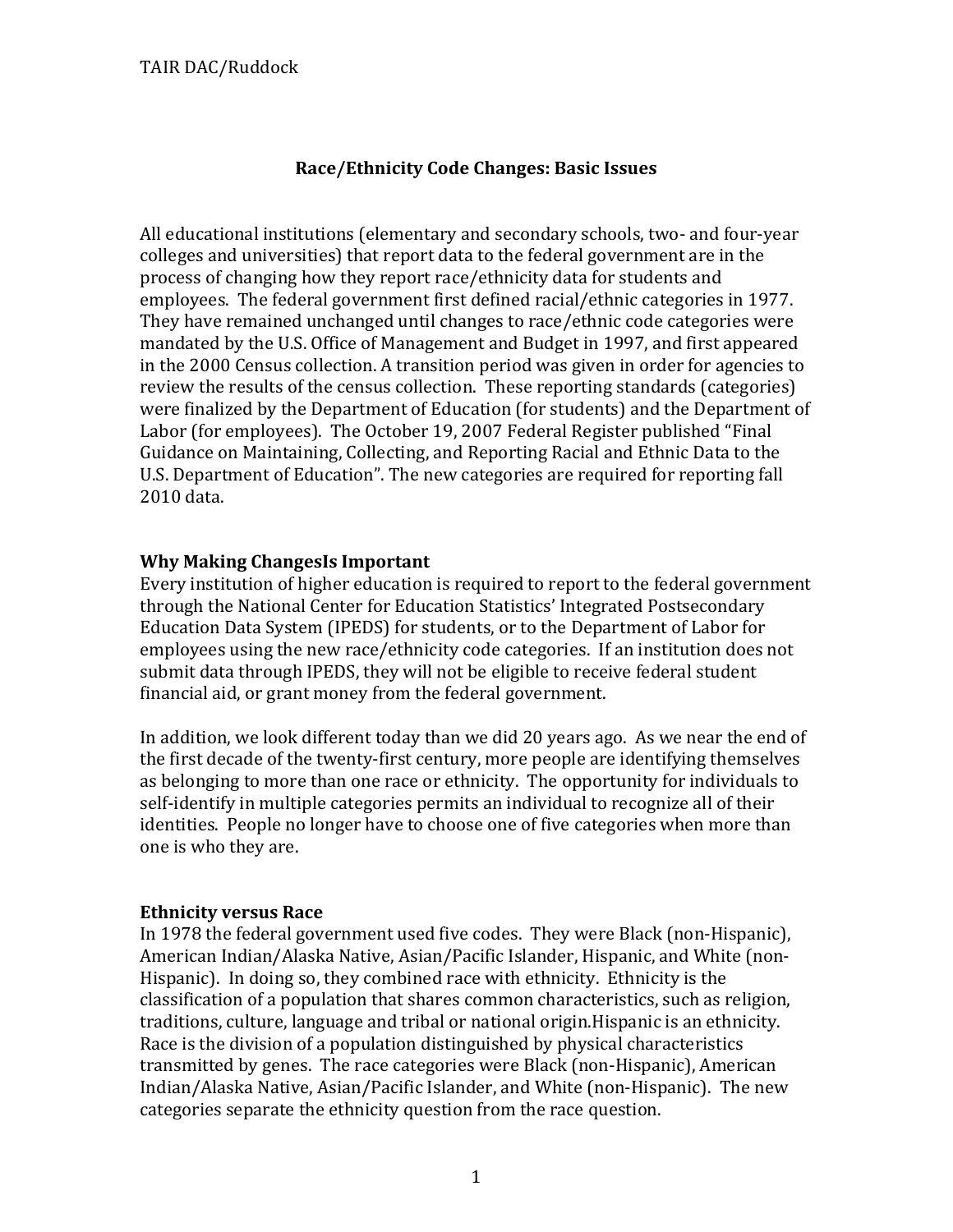## **Race/Ethnic Code Categories Collection of Data**

According to the Federal Register guidance on race/ethnicity code changes for the Department of Education (Federal Register DOCID: E7‐20613) educational institutions will be required to *collect* data on race and ethnicity using a two‐ question format. The first question would be whether or not the respondent is Hispanic/Latino (the ethnicity question). Hispanic/Latino means a person of Cuban, Mexican, Puerto Rican, South or Central American, or other Spanish culture or origin, regardless of race. The term "Spanish origin" can be used in addition to "Hispanic or Latino".

The second question would ask the respondent to select one or more races (the phrase "all that apply" is *not* allowed to be used) from the following five racial groups:

- (1) American Indian or Alaska Native. A person having origins in any of the original peoples of North and South America (including Central America), and who maintains a tribal affiliation or community attachment.
- (2) Asian. A person having origins in any of the original peoples of the Far East, Southeast Asia, or the Indian subcontinent including, for example, Cambodia, China, India, Japan, Korea, Malaysia, Pakistan, the Philippine Islands, Thailand, and Vietnam.
- (3) Black or African American. A person having origins in any of the black racial groups of Africa.Terms such as "Haitian" or "Negro" can be used in addition to "Black or African American."
- (4) Native Hawaiian or Other Pacific Islander. A person having origins in any of the original peoples of Hawaii, Guam, Samoa, or other Pacific Islands.
- (5) White. A person having origins in any of the original peoples of Europe, the Middle East, or North Africa. (997 Standards, 62 FR 58789 October 30, 1997 and http://nces.ed.gov/statprog/2002/std1\_5.asp)

These are the minimum number of categories that educational institutions will be required to use. Additional categories that an institution may choose to use must be subcategories of these categories (e.g., Japanese, Chinese, Korean, and Pakistani – subcategories of Asian).

According to the final guidelines, respondents will be encouraged to answer both questions. Educational institutions are *required* to give new students and employees the opportunity to identify their race/ethnicity according to the new categories (the two part question). In addition, educational institutions are *encouraged* to allow all students and staff the opportunity to re‐identify their race and ethnicity under the 1997 Standards, but it is not mandatory.

"Unknown" and "two or more races" are not allowed as response categories for collection of data, although they are specified as reporting categories for federal reporting.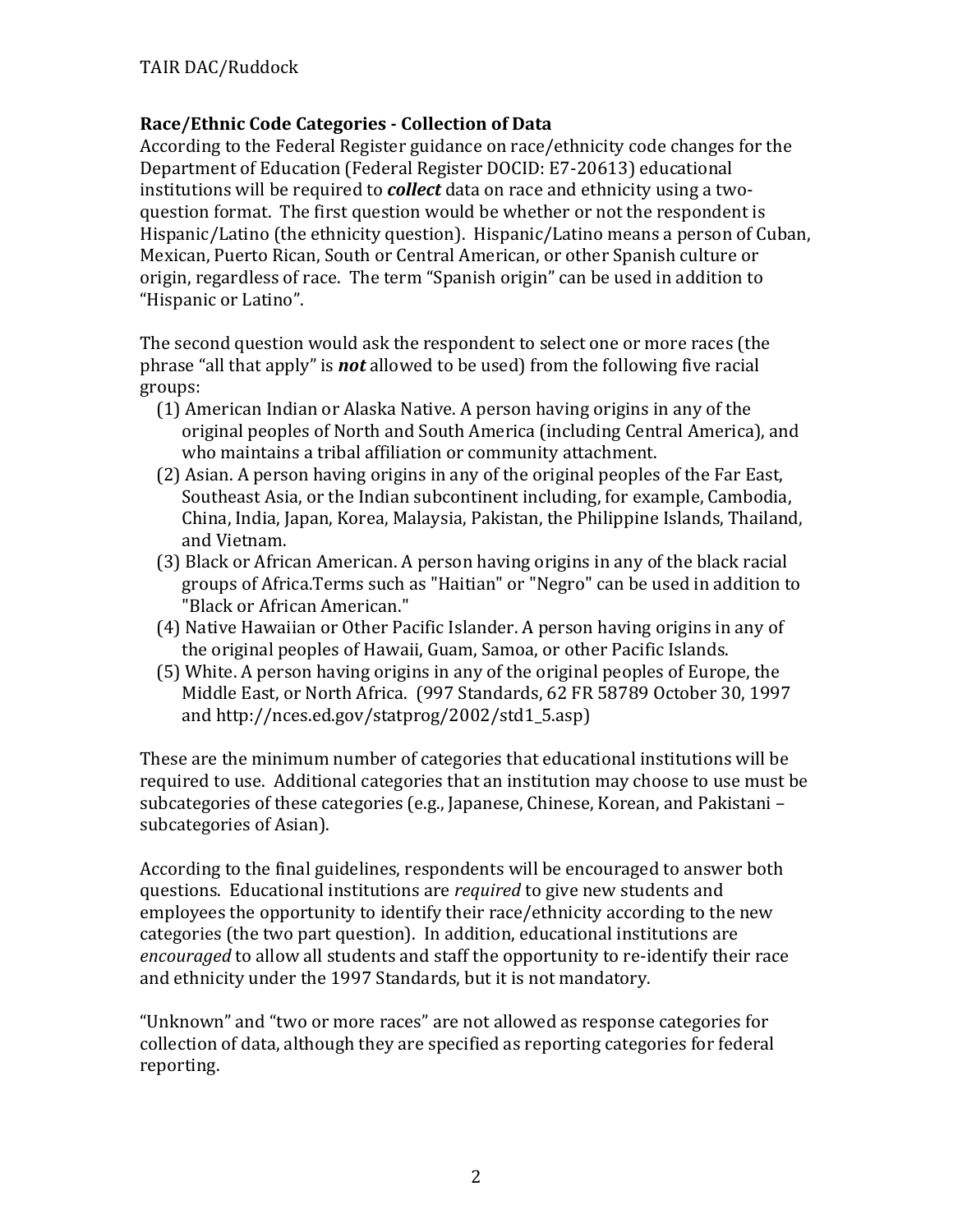According to the Association for Institutional Research's Race/Ethnicity Discussion BLOG, "the order of races presented in the NCES statistical standard example 2‐ question format does not dictate how institutions must order the categories on their own data collection forms; it is the order used by NCES in its own data collections from individuals. Because the final guidance does not address order, it is left up to the institution to decide. Alphabetizing is an arbitrary order that most people accept and should not imply any bias. Putting one category first (e.g., 'White' because it is most prevalent) may generate questions as to why that category was given preference when there is no one to explain the rationale. The bottom line is that the order of the race categories is each institution's decision."

#### **Why These New Categories**

According to the Federal Register guidance on race/ethnicity code changes for the Department of Education (Federal Register DOCID: fr07au06‐150) these new categories "…allow data on race and ethnicity to achieve an appropriate balance that reflects the growing diversity of our Nation while minimizing the implementation and reporting burden placed on educational institutions and other recipients". They also note that "the growing diversity is illustrated by the fact that in the 2000 Census, children and youth reported being of more than one race at a substantial rate--more than twice the rate of adults".<sup>1</sup>

The proposed categories break out Hispanic from five racial categories (White, Black, Asian, Native Hawaiian, and Native American). The Department of Education reports that Hispanics are the least likely group to identify an additional race. In the interest of reducing the implementation burden and the costs these changes would place on educational institutions, and still giving the Department of Education the information they need, DOE is asking institutions to *repor*t only aggregate data on Hispanics, regardless of an additionally identified racial category. Since institutions are collecting data at a unit record level, if DOE needs further breakdowns on Hispanics, educational institutions will be able to provide that information. This is consistent with the final implementation plan of EEOC. In addition, there is nothing to prevent institutions from reporting (other than to the federal and state governments) "mixed" categories including Hispanic. Reporting of data is discussed in the TAIR DAC white paper "Race/Ethnicity Code Changes: Mapping/Bridging and Reporting Data".

## **Race/Ethnic Code Categories Maintaining Data**

Educational institutions will need to maintain the individual responses of students and employees. This will enable the institution to supply additional data, e.g., to the Office for Civil Rights for investigation of complaints. Institutions will want to

<sup>1</sup> For individuals 18 and over, 1.9 percent (3,969,342 in the 2000 Census) of individuals reported more than one race; while 4 percent (2,856,886) of individuals under 18 reported more than one race.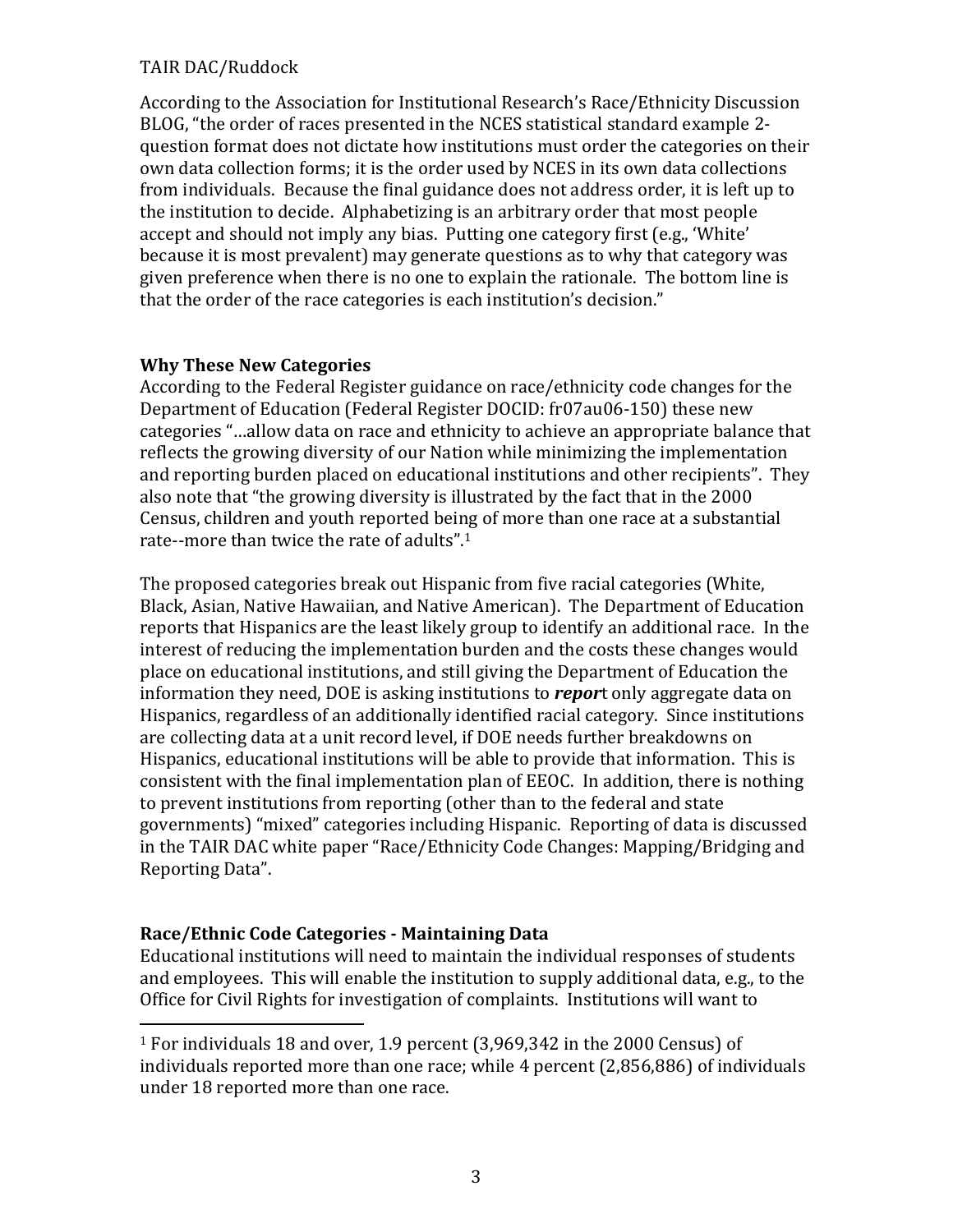maintain the individual responses for internal reporting other than that required by the federal government.

According to the Federal Register document on reporting to the Department of Education for institutions receiving grants from the federal government (Federal Register DOCID: fr07au06‐150) institutions receiving federal grant money must retain for three years all financial and programmatic records, supporting documents, statistical records, and other records that are required to be maintained by the grant agreement. One exception is when there is litigation, a claim, an audit, or another action involving the records that has started before the three‐year period ends; in these cases the records must be maintained until the completion of the action.

#### **Race/Ethnic Code Categories Reporting of Data to the Federal Government**

The Department of Education will have educational institutions *report* aggregated data on race and ethnicity in 8 categories:

(1) Hispanics of any race;

and, for Non‐Hispanics only,

- (2) American Indian or Alaska Native,
- (3) Asian,
- (4) Black or African American,
- (5) Native Hawaiian or Other Pacific Islander,
- (6) White, and
- (7) Two or more races.
- (8) Non‐resident Alien (for reporting students to IPEDS; determined first)
- (9) Unknown

IPEDS will continue to use the category of "nonresident alien" as an alternative to collecting race/ethnicity from nonresident alien students (information that is not needed for civil rights reporting purposes). This is determined first. Then, any student who replies affirmatively to the first question (Are you Hispanic? Yes/No) will be placed in the Hispanic category, regardless of whether or not they respond to the second question. For students who responded negatively or skipped the first question, their answer to the second question (identify their race from the five categories given) will be reported. If the respondent marks two or more race categories, they will be *reported* to the federal government as "two or more", with no reference to which of the five categories were chosen. If a student chooses to not indicate any of the codes (Hispanic/Latino or one of the five race codes), they will be *reported* to IPEDS as "unknown."

The Department of Labor does not permit the use of an "unknown" category for employees. The institution will need to obtain race/ethnicity on all employees. How they obtain that information is left up to the institution.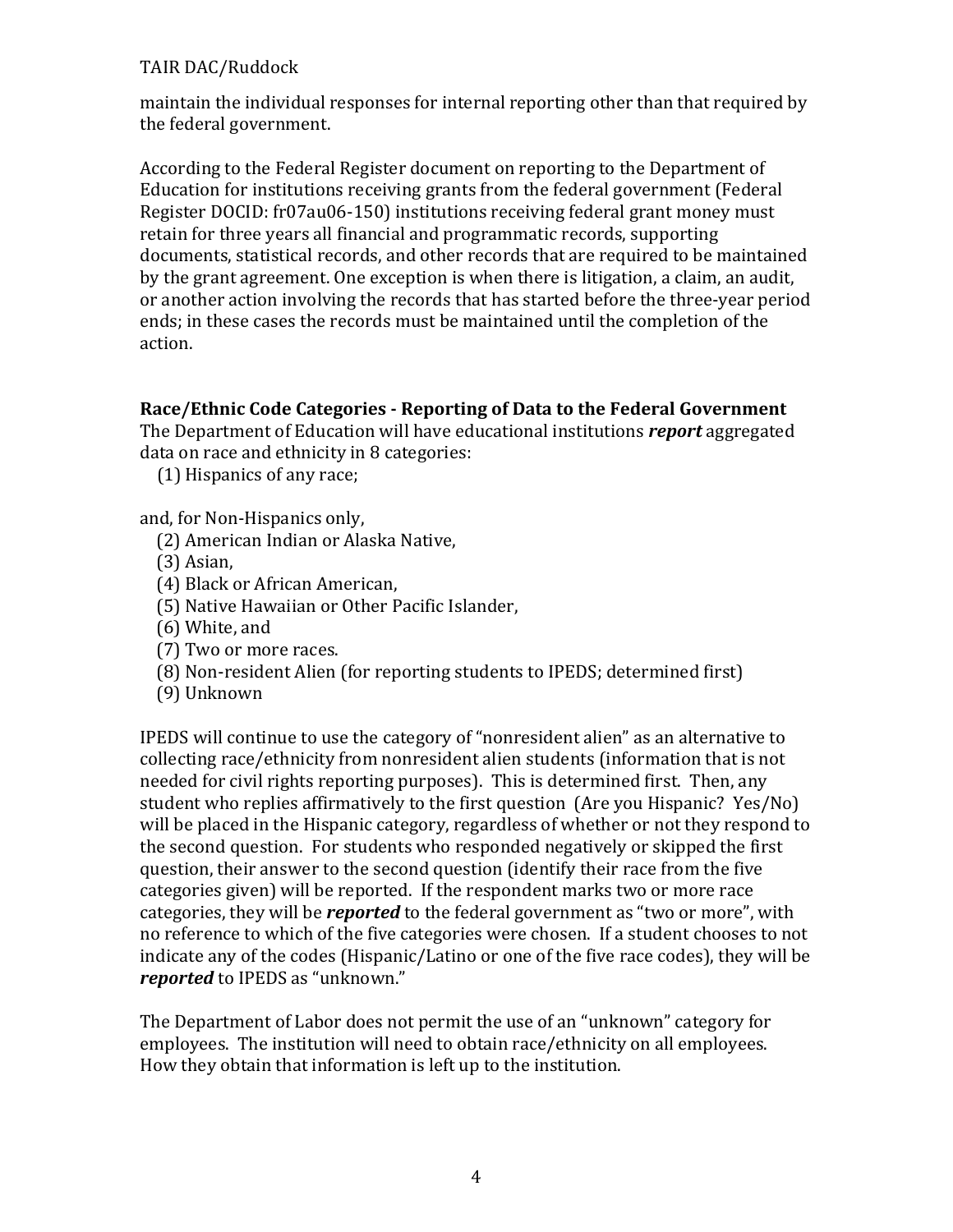| The proposed changes for collecting and reporting race/ethnicity data are |
|---------------------------------------------------------------------------|
| summarized below.                                                         |

| <b>Current Codes</b>                            |                                                                                                                           |                                                                                                                                                                 |       |                                                    |                                 |       |                                     |  |
|-------------------------------------------------|---------------------------------------------------------------------------------------------------------------------------|-----------------------------------------------------------------------------------------------------------------------------------------------------------------|-------|----------------------------------------------------|---------------------------------|-------|-------------------------------------|--|
|                                                 |                                                                                                                           | Select one choice from the following codes:                                                                                                                     |       |                                                    |                                 |       | If no                               |  |
| Non-resident<br>alien<br>students<br>identified | Hispanic                                                                                                                  | American<br>Indian                                                                                                                                              | Asian |                                                    | Black                           | White | response,<br>placed in<br>"unknown" |  |
| first                                           |                                                                                                                           |                                                                                                                                                                 |       |                                                    |                                 |       |                                     |  |
|                                                 |                                                                                                                           |                                                                                                                                                                 |       |                                                    |                                 |       |                                     |  |
| <b>Proposed Codes</b>                           |                                                                                                                           |                                                                                                                                                                 |       |                                                    |                                 |       |                                     |  |
|                                                 | Question 1:<br>Hispanic/<br>Latino?                                                                                       | Question 2: select one or more races from the following<br>five racial groups:                                                                                  |       |                                                    |                                 |       |                                     |  |
| Non-resident<br>alien                           | Yes/no                                                                                                                    | American<br>Indian or<br>Alaska<br>Native                                                                                                                       | Asian | Native<br>Hawaiian or<br>Other Pacific<br>Islander | Black or<br>African<br>American | White | If no<br>response<br>to either      |  |
| students<br>identified<br>first                 | If yes, will be<br>categorized<br>as Hispanic<br>(only)<br>regardless of<br>any race<br>code they<br>may have<br>selected | For IPEDS reporting: If respondent marks more than<br>one race (and "no" to Hispanic in first question), they<br>will be reported in the category "two or more" |       |                                                    |                                 |       | question,<br>placed in<br>"unknown" |  |

## **Implementing the Changes**

The federal government had made it mandatory that all institutions reporting race/ethnicity data starting fall 2010 use the two question format.

The National Center for Education Statistics, in their Statistical Standards report (http://nces.ed.gov/statprog/2002/std1\_5.asp) gives the following wording for the two question format:

What is this person's ethnicity?

Hispanic or Latino

Not Hispanic or Latino

The race question is:

What is this person's race? Mark one or more races to indicate what this person considers himself/herself to be.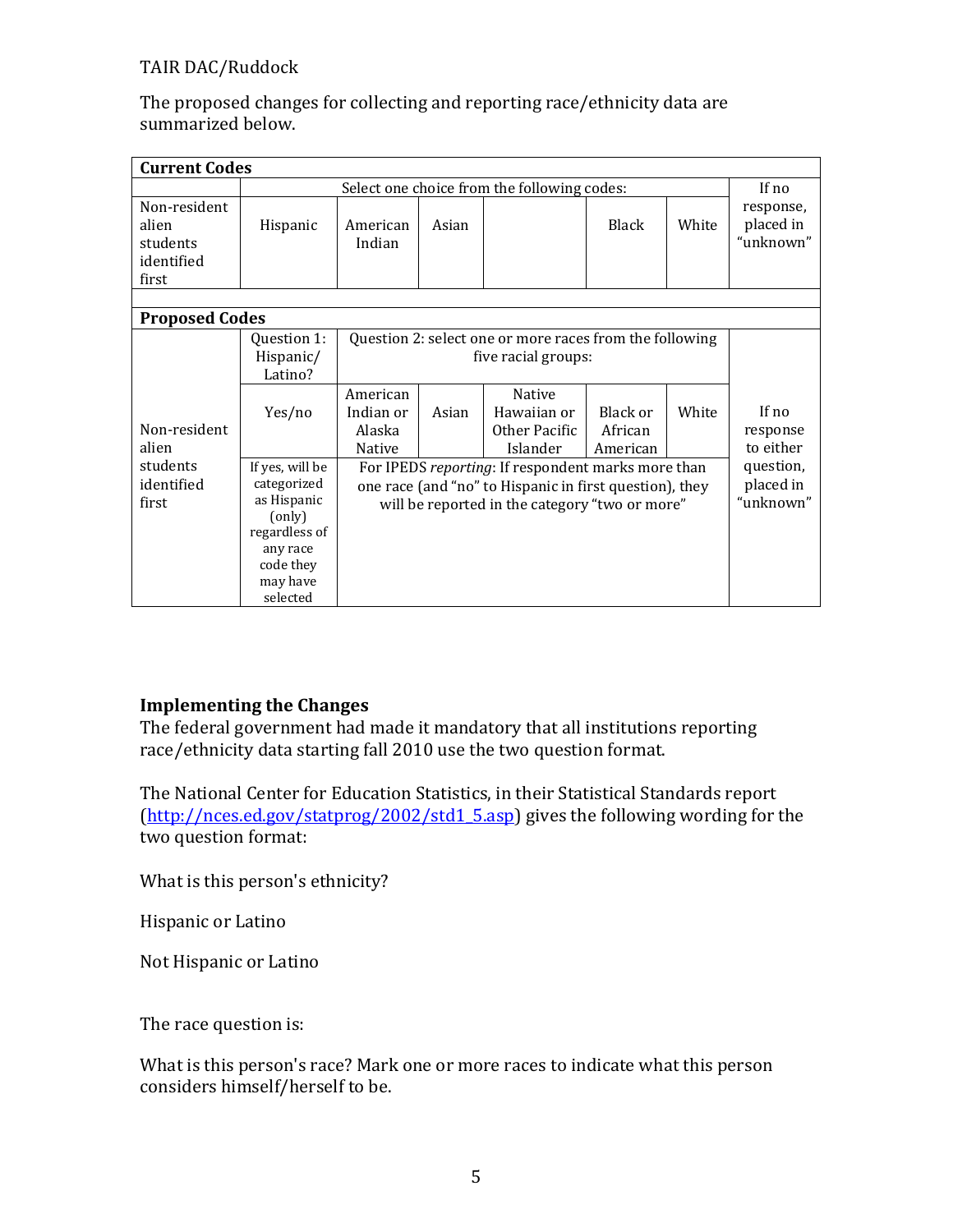American Indian or Alaska Native Asian Black or African American Native Hawaiian or Other Pacific Islander White

The Association for Institutional Research gives the following as acceptable wording:

*Colleges and universities are asked by many, including the federal government, accrediting associations, college guides, newspapers, and our own college/university communities, to describe the racial/ethnic backgrounds of our students and employees. In order to respond to these requests, we ask you to answer the following two questions:* 

*Do you consider yourself to be Hispanic/Latino?*

*\_ Yes*

*\_ No* 

*In addition, select one or more of the following racial categories to describe yourself: \_ American Indian or Alaska Native*

*\_ Asian*

*\_ Black or African American*

*\_ Native Hawaiian or Pacific Islander*

*\_ White*

Among the few changes that can be made to these categories are Hispanic/Latino can be changed to Hispanic/Latina for women's colleges; subcategories of race and ethnicity can be added, but they must aggregate to the federal reporting categories; the race choices can be placed in any order the institution wishes; and these questions can be referred to as 'optional'. It is also permissible to use the words "If you fail to check any box, your ethnicity will be recorded as 'unreported/unknown' on the survey".

Other implementation issues include: 1) subcategories can be used for students but not for employees (or the other way around, they do not have to match), 2) 'unknown', 'two or more races' and 'nonresident aliens' are reporting categories, but should not be used in data collection (other than for sub‐categories of race), 3) post‐ secondary institutions can report 'unknown' if a student does not reply, there is no need to use third‐party identification, and in fact, it is not preferred or recommended, 4) the labels of 'ethnicity' and 'race' are not required to be used (although it is not permitted to use 'ethnicity' for the second question – the second question refers to 'race'), and 5) presenting the data collection form to students and employees is sufficient to ensure that individuals have had an opportunity to reply. (http://www.airweb.org/page.asp?page=1502)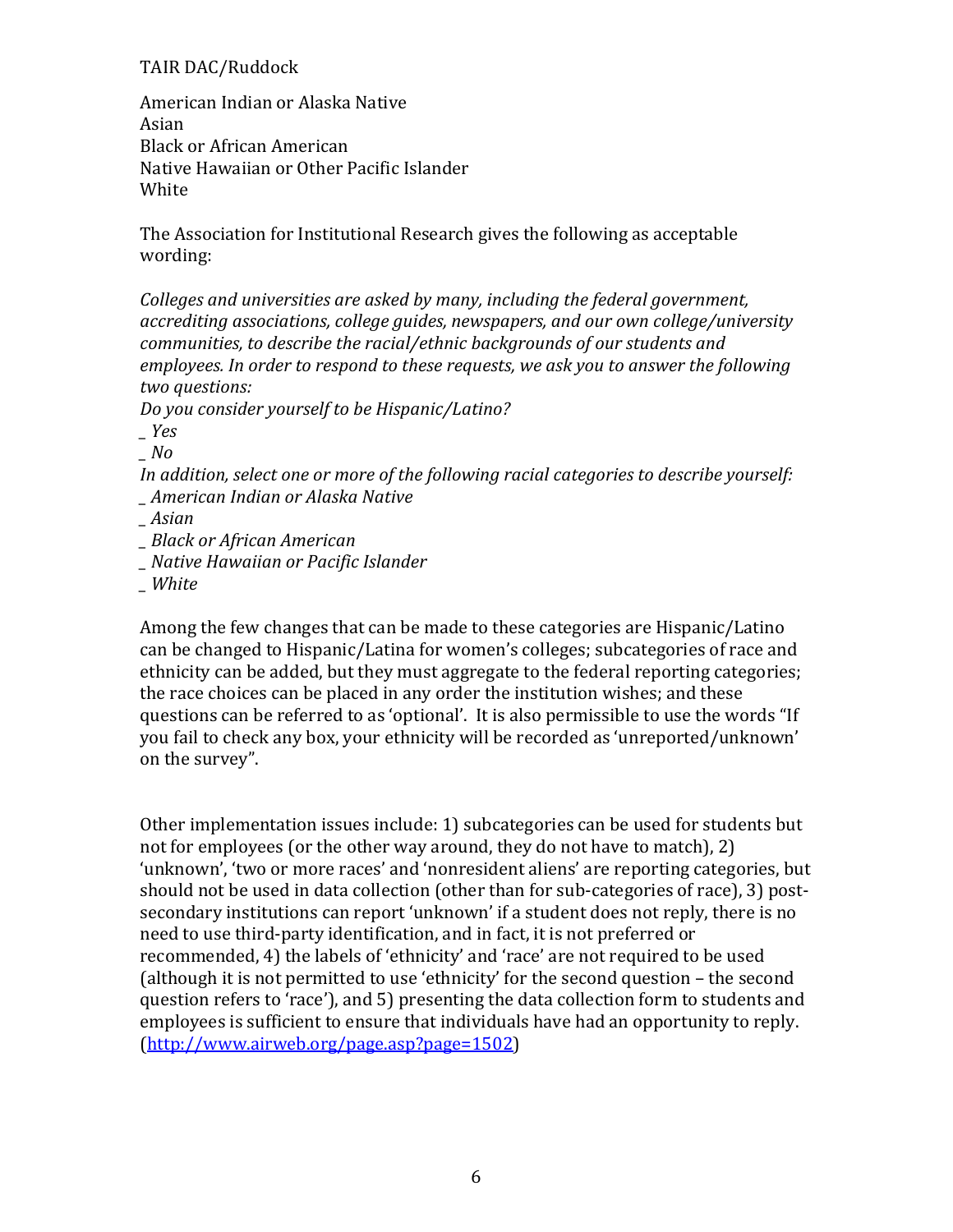The Common Application (see

https://controlcenter.commonapp.org/common/cao\_ethnicity\_final.pdf) provides a good example of what people are thinking in terms of collecting subcategories. For example, possible subcategories for Hispanic or Latino include:

#### *Which best describes your background?*

- \_\_ Central America
- $\equiv$  Cuba
- \_\_ Mexico
- \_\_ Puerto Rico
- \_\_ South America (excluding Brazil)
- \_\_ Spain
- \_\_ Other \_\_\_\_\_\_\_\_\_\_\_\_\_\_\_\_\_\_\_\_\_

For racial categories:

American Indian or Alaska Native (including all Original Peoples of the Americas) *Which best describes your background?*

\_\_ Alaska Native

- \_\_ Chippewa
- \_\_ Choctaw
- \_\_ Cherokee
- \_\_ Navajo
- \_\_ Sioux
- $-$  Other  $-$

Are you Enrolled?

 $\overline{\phantom{0}}$  No

\_\_ Yes, please enter Tribal Enrollment Number \_\_\_\_\_

#### Asian (including Indian subcontinent and Philippines) *Which best describes your background?*

- \_\_ China
- \_\_ India
- \_\_ Japan
- \_\_ Korea
- \_\_ Pakistan
- \_\_ Philippines
- \_\_ Vietnam
- \_\_ Other East Asia\_\_\_\_\_\_\_\_\_\_\_\_\_\_\_\_\_\_\_\_\_
- \_Other Indian Subcontinent \_\_\_\_\_\_\_\_\_\_\_\_\_
- \_\_ Other Southeast Asia \_\_\_\_\_\_\_\_\_\_\_\_\_\_\_\_\_\_\_\_\_

#### Black or African American (including Africa and Caribbean) *Which best describes your background?*

- \_\_ U.S./African American
- \_\_ Africa
- \_\_ Caribbean
- \_\_ Other \_\_\_\_\_\_\_\_\_\_\_\_\_\_\_\_\_\_\_\_\_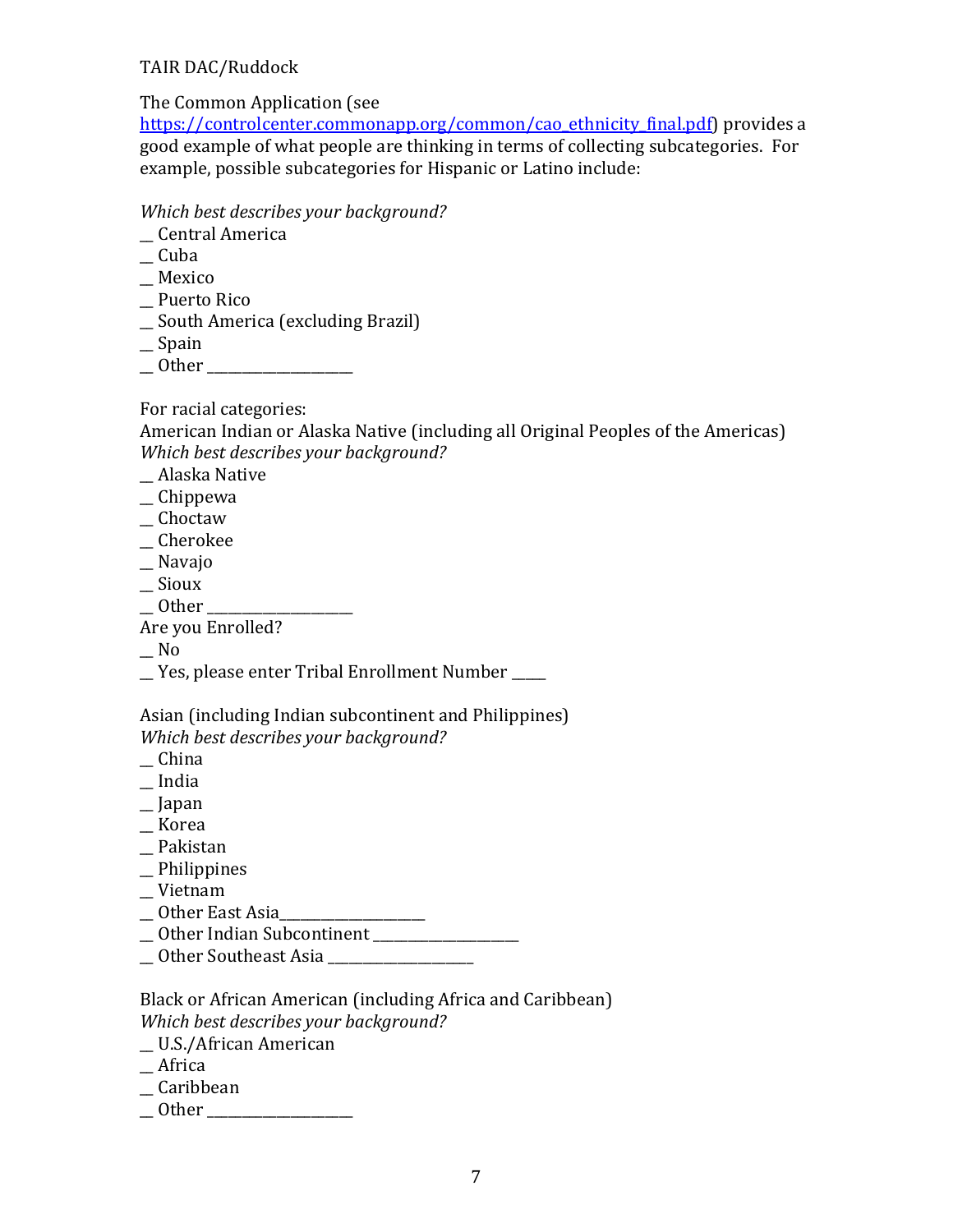Native Hawaiian or Other Pacific Islander (Original Peoples) *Which best describes your background?*

- \_\_ Guam
- \_\_ Hawaii
- \_\_ Samoa
- $\Box$  Other  $\Box$

White (including Middle Eastern) *Which best describes your background?*

- \_\_ Europe
- \_\_ Middle East
- \_\_ Other \_\_\_\_\_\_\_\_\_\_\_\_\_\_\_\_\_\_\_\_\_

Note that in these examples, 'other' is being used as a sub‐choice under a specific race; that response will roll-up into the race category. It is not permissible to use 'other' as a stand‐alone race choice.

The Law School Admissions Council collects information on two additional categories: Australian Aboriginal and Canadian Aboriginal. For these categories, if the respondentsare not Nonresident Aliens, Australian Aboriginal would be reported as Native Hawaiian/Other Pacific Islander and Canadian Aboriginal as American Indian (since this category refers to indigenous people of South America, Central America, and North America).

http://www.airweb.org/page.asp?page=1467&topic=Law%20School%20Admis.%2 0Council%20race%20categories

Some software packages allow for a third question to be asked (in addition to ethnicity and race), asking the respondent to indicate a primary race/ethnicity category. As long as you ask for the race/ethnicity information using the two-part question, you may also ask the third question asking the respondent to indicate a "primary race/ethnicity category." However, you can use the response to the third question only for internal reporting purposes and NOT for Federal reporting. That is, you must use the responses to the initial two-part question for IPEDS and any other Federal survey as well as for any survey that references IPEDS definitions.(http://www.airweb.org/page.asp?page=1467&topic=Asking%20a%20 Third%20Question)

Re‐identification of students and employees is left up to the institution. It is not required. However, if current students and employees are given the opportunity to now respond to the multiple response question, the institution may want to first map existing data to provide each individual's data to them. The institution may want to include the language "we will continue to report your race/ethnicity as follows, unless you indicate otherwise". The institution cannot have "no change" as one of the options. If the respondent does not reply to the re‐identification option, it is fairly easy to "map" old responses to new responses, except for the case of